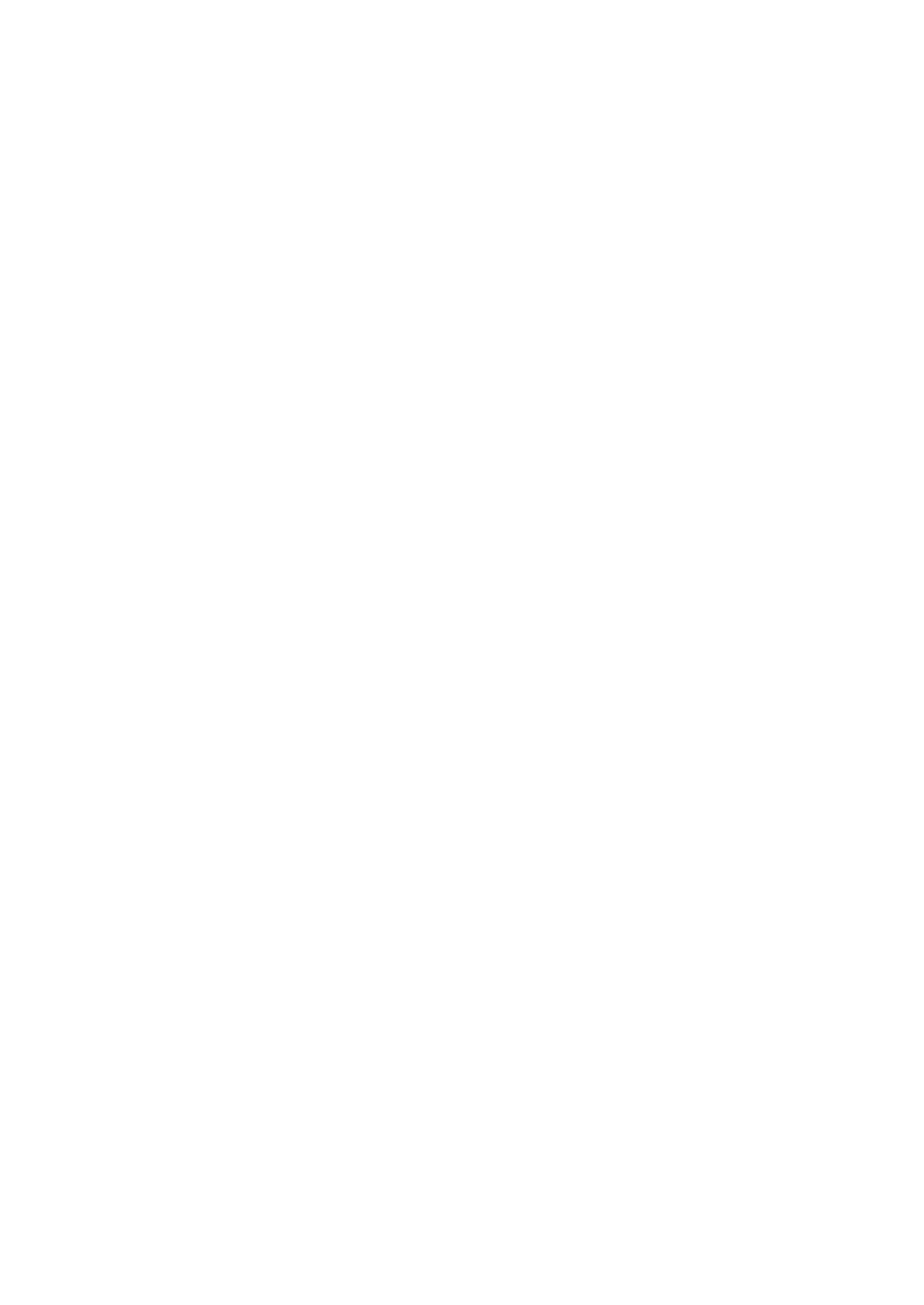# **TRADE LICENCES ACT**

# **ARRANGEMENT OF SECTIONS**

#### **Section**

| 1 <sub>1</sub> |  |
|----------------|--|
| 2.             |  |
| 3.             |  |
| 4.             |  |
| 5.             |  |
| 6.             |  |
| 7.             |  |
| 8.             |  |
| 9.             |  |
| 10.            |  |
| 11.            |  |
| 12.            |  |
| 13.            |  |
| 14.            |  |
| 15.            |  |
|                |  |

# **SCHEDULE**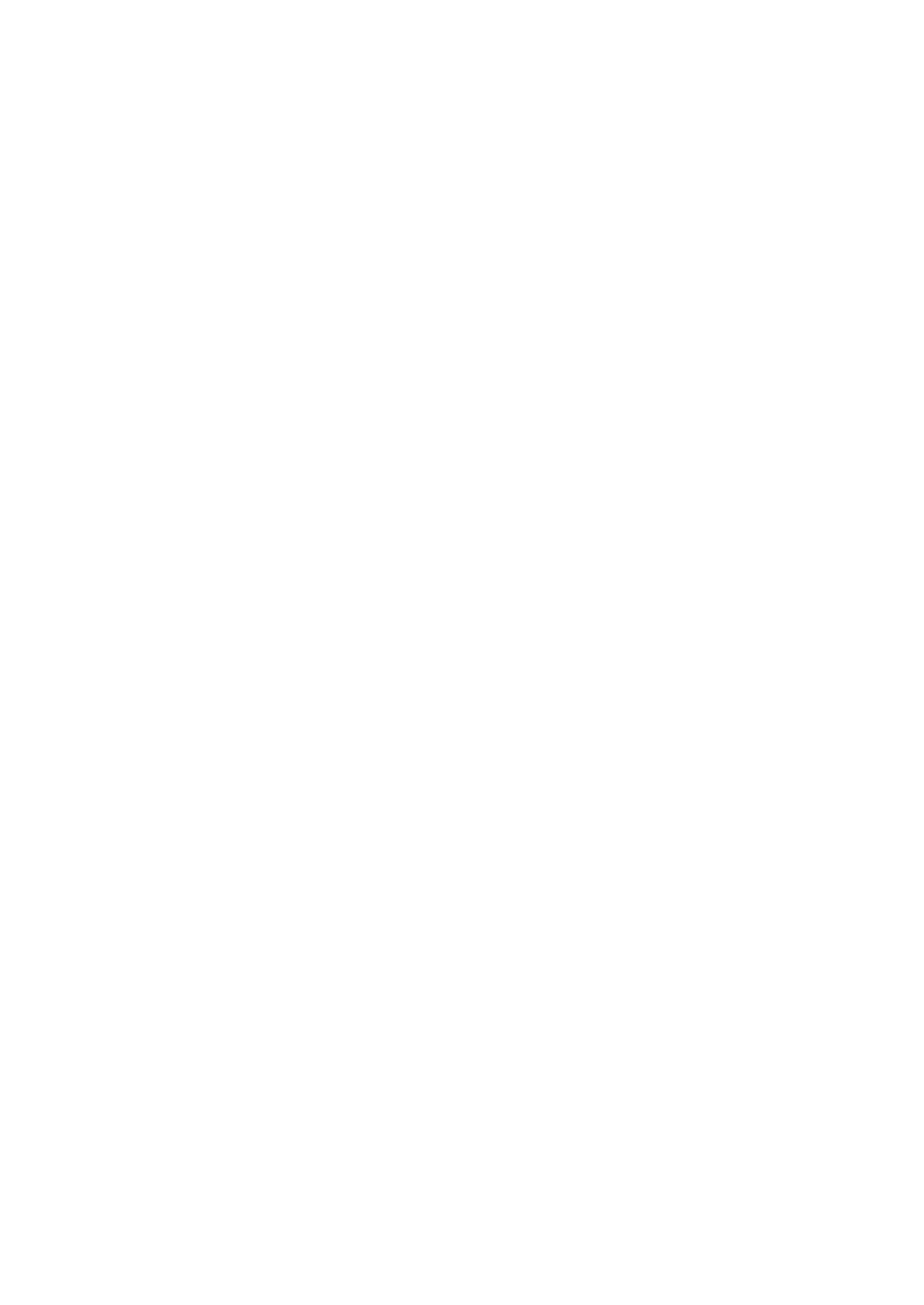**Revision Date: 31 Dec 2006** 

# **CHAPTER 13.04**

# **TRADE LICENCES ACT**

#### **(Acts 5 of 1985, 4 of 1997 and 21 of 2006)**

AN ACT to regulate the issue of licences for trade purposes.

Commencement [16 March 1985]

#### **1. SHORT TITLE**

This Act may be cited as the Trade Licences Act.

#### **2. INTERPRETATION**

In this Act—

- "**body of persons**" means any body politic, corporate or collegiate and any company, fraternity, fellowship, society of persons whether corporate or not corporate and any trust or co-operative society;
- "**licence**" means any licence granted under this Act for or in respect of the premises indicated therein;
- "**licensee**" means a person to whom a licence has been granted under this Act;
- "**member State**" means a member State of the Caribbean Community or the Organisation of Eastern Caribbean States listed in Schedule 2;
- "**Minister**" means the Minister to whom the responsibility for trade has been assigned;
- "**national**" means a person who:
	- (a) is a citizen of a member State;
	- (b) has a connection with a member State of a kind which entitles that person to be regarded as belonging to or, if it be so expressed, as being native or resident of that member State for the purposes of the laws of that member State relating to immigration;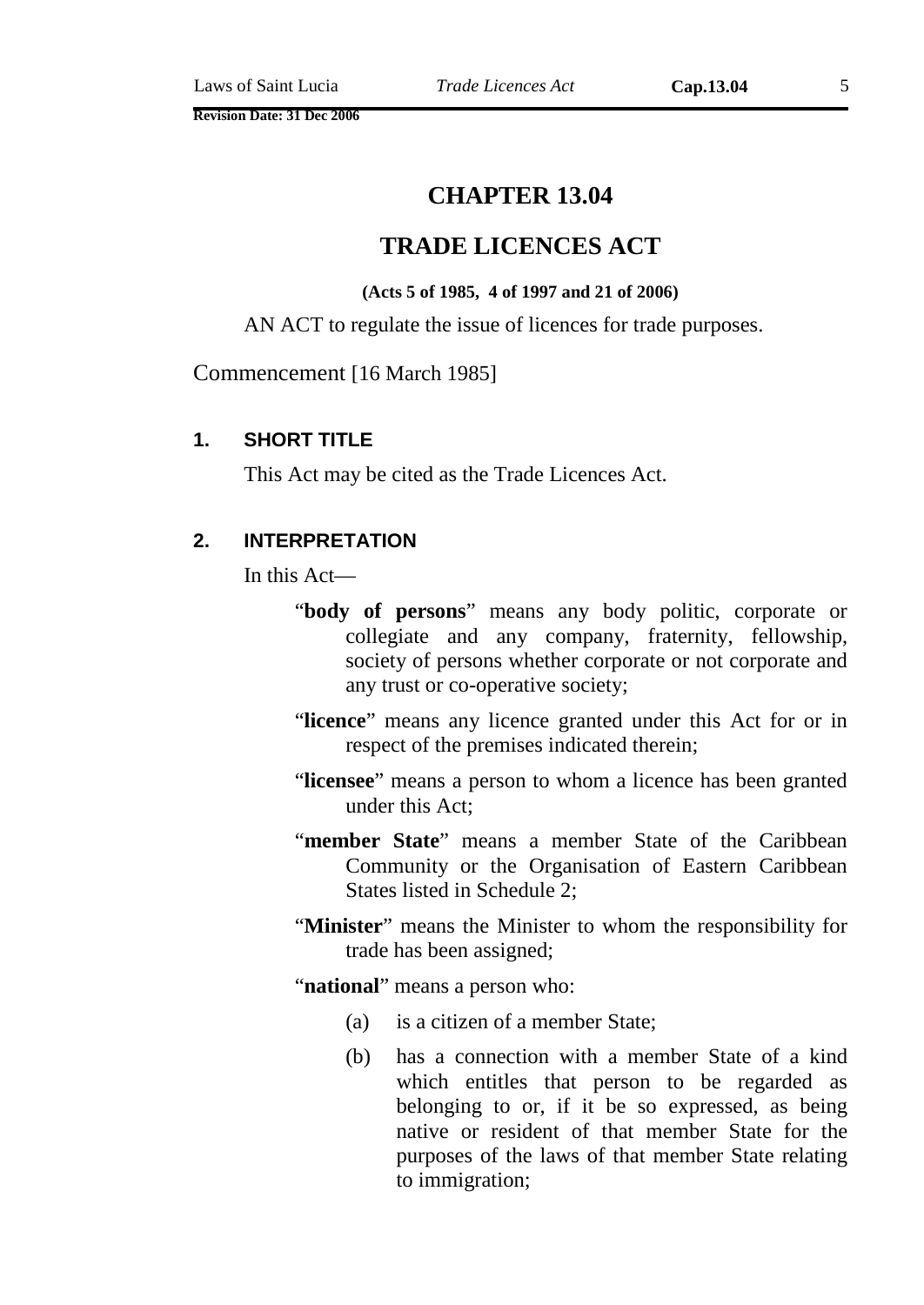(c) is a company or other legal entity constituted in a member State in accordance with the laws of that member State and which that member State regards as belonging to it, if that company or other legal entity has been formed for gainful purposes and has its registered office and central administration, and carries on substantial activity within the member State and is substantially owned and effectively controlled by persons mentioned in paragraphs (a) and (b);

and for the purposes of this definition, a company or other legal entity is:

- (i) substantially owned if more than 50% of the equity interest in the company or entity is beneficially owned by a person mentioned in paragraphs (a) and (b),
- (ii) effectively controlled if the persons mentioned in paragraphs (a) and (b) have the power to name a majority of its directors or are otherwise legally entitled to direct its actions;
- "**person**" includes a body of persons and a Trader as defined in section 1 of the Commercial Code;
- "**sell**" includes barter or offer or expose for sale or barter, or cause to be sold, bartered or offered or exposed for sale or barter;
- "**tobacco**" includes snuff, cigarettes and cigars manufactured and unmanufactured tobacco;
- "**trade**" means any operation of a commercial character by which the trader provides to customers for reward some kind of goods or services.

*(Amended by Acts 4 of 1997 and 21 of 2006)* 

#### **3. TRADE LICENCE**

(1) Subject to the provisions of this Act, a person shall not, without having first obtained a trade licence—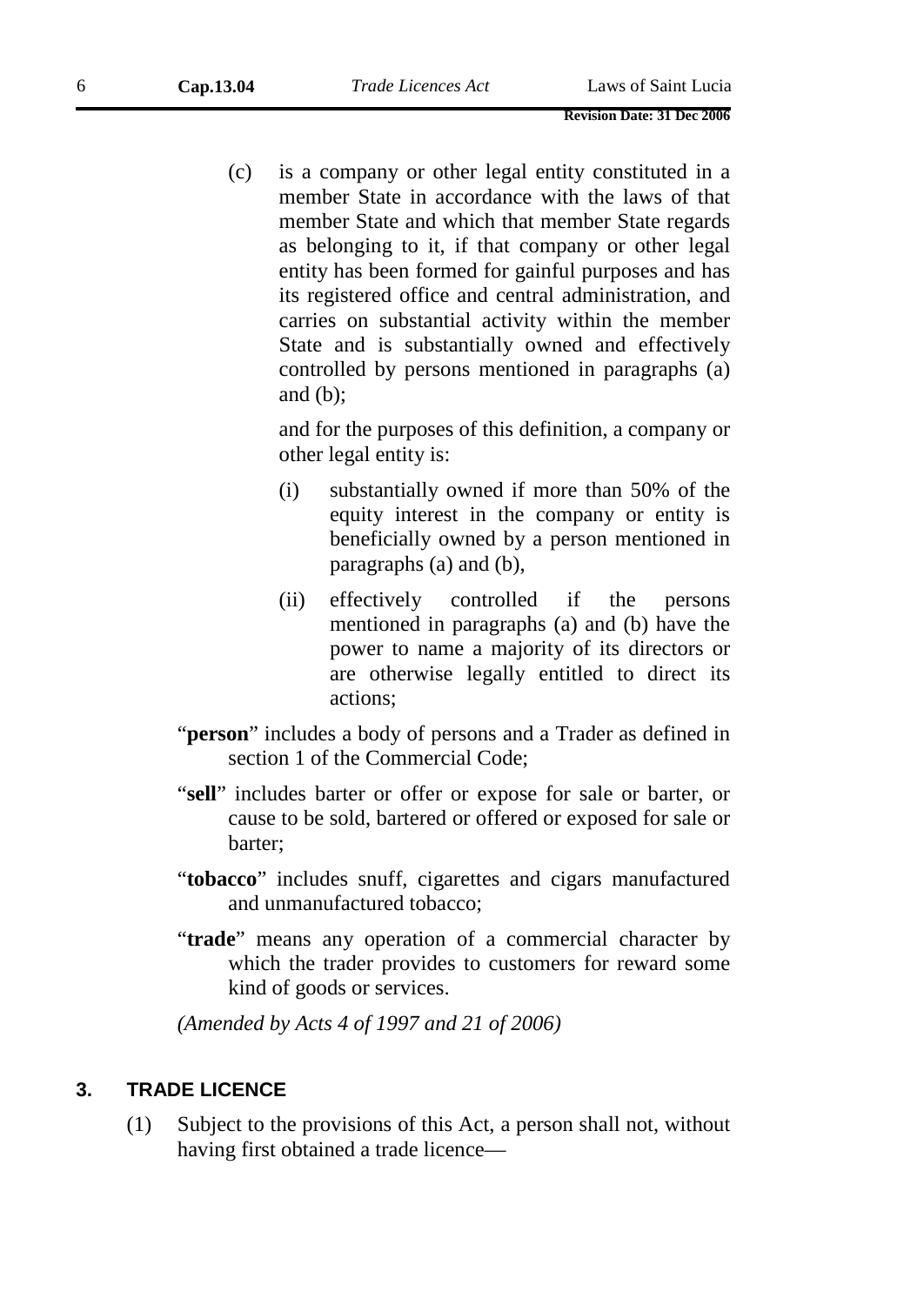- (b) engage in trade.
- (2) Subsection (1) shall not apply—
	- (a) to a citizen of Saint Lucia; and
	- (b) to a company in Saint Lucia, that is not an alien company within the meaning of the Aliens Licensing Act; and
	- (c) to a national of a member State.
- (3) Subject to the provisions of this Act, a person shall not, without the approval of the Minister—
	- (a) sell any of the articles mentioned in subsection  $(1)(a)$ ; or
	- (b) engage in trade on behalf of—
		- (i) a person who is not a citizen of Saint Lucia, or
		- (ii) a company that is not an alien company within the meaning of the Aliens Licensing Act, or
		- (iii) a person who is not a national of a member State.

*(Amended by Act 21 of 2006)* 

## **4. ESTABLISHMENT OF ADVISORY BOARD**

- (1) There is hereby established a Board called the "Advisory Board" consisting of a chairperson and 6 other members to be appointed by the Minister from among persons who represent, commerce, trade, labour, trade unions or such other persons or class of persons who in the opinion of the Minister ought to be represented on the Advisory Board.
- (2) The names of persons appointed on the Board shall be published in the Gazette.
- (3) The Advisory Board shall consider all applications for trade licences and make such recommendations as it considers necessary thereon.
- (4) The Permanent Secretary in the Ministry of Trade is the chairperson of the Advisory Board.
- (5) The Secretary of the Board is a trade officer designated by the Minister.

*(Amended by Act 4 of 1997)*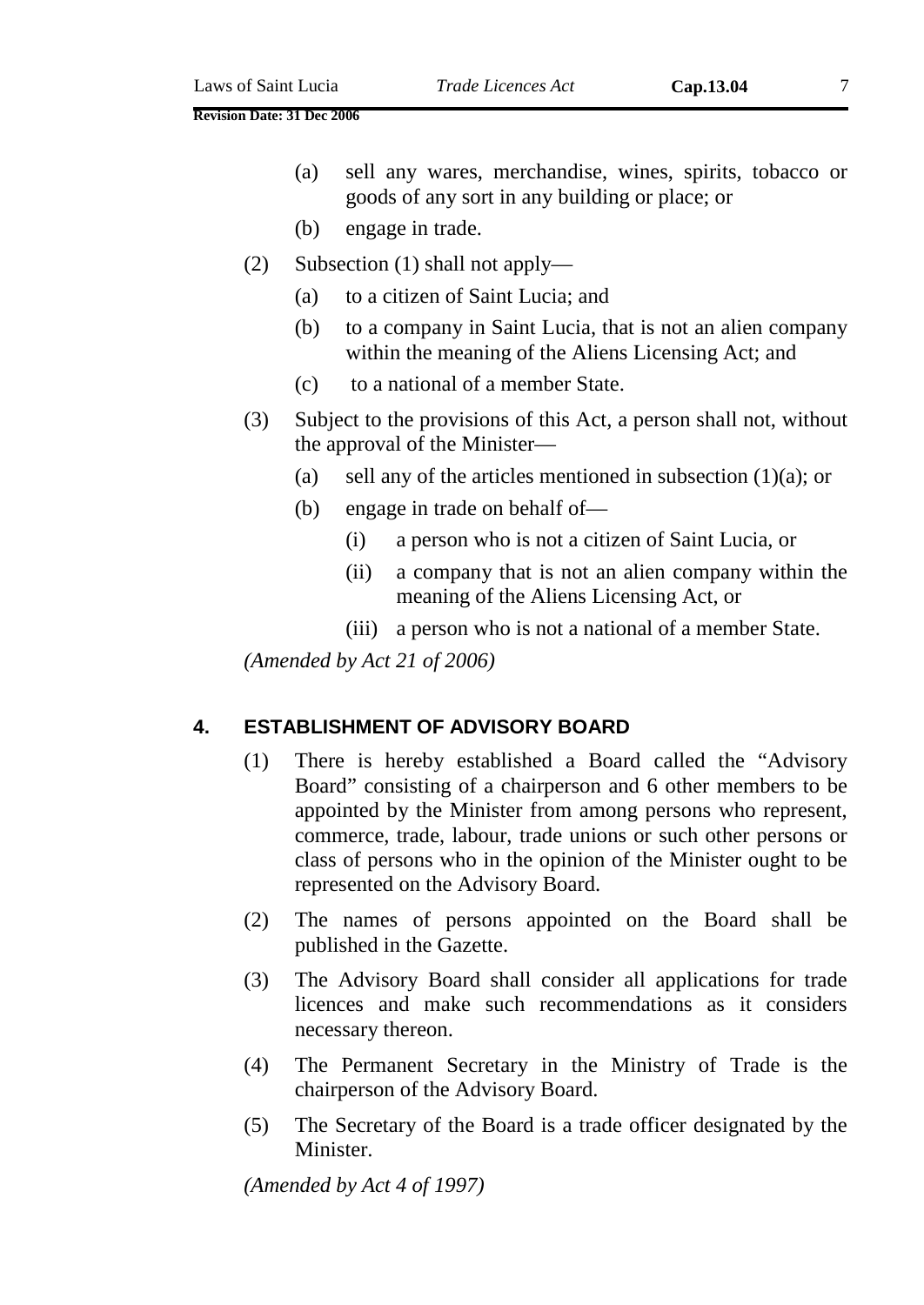#### **5. PROCEDURE FOR MAKING APPLICATION FOR LICENCE**

- (1) Any person who desires to obtain a licence for any of the purposes set out in section 3(1) shall forward an application in the prescribed form in triplicate to the Secretary to the Advisory Board.
- (2) The Secretary to the Advisory Board on receipt of such application shall forward a copy thereof each to the Minister and the Advisory Board.

*(Amended by Act 4 of 1997)* 

#### **6. ISSUE OF LICENCE**

Subject to section 3(3) after consideration of an application by the Advisory Board, a licence shall be issued by the Secretary to the Advisory Board with the approval of the Minister.

#### **7. WAIVER OF LICENCES**

The Cabinet may waive the licence granted in respect of any person if it is considered that the waiver is beneficial to the economic needs of Saint Lucia or is in the public interest.

#### **8. LICENCE FEE**

- (1) There shall be paid to the Accountant General such a fee as may be prescribed in respect of each licence issued by the Secretary to the Advisory Board. *(Amended by Act 4 of 1997)*
- (2) An annual fee of such amount as is set out in the Schedule shall also be paid in respect of each licence by the licensee to the Accountant General.
- (3) The fees prescribed may however be reduced or waived in the public interest by the Cabinet in any case.

#### **9. PRODUCTION OF LICENCES**

Every person who is required by this Act to obtain a licence shall produce that licence to the Secretary to the Advisory Board or a police officer not below the rank of Inspector if requested to do so by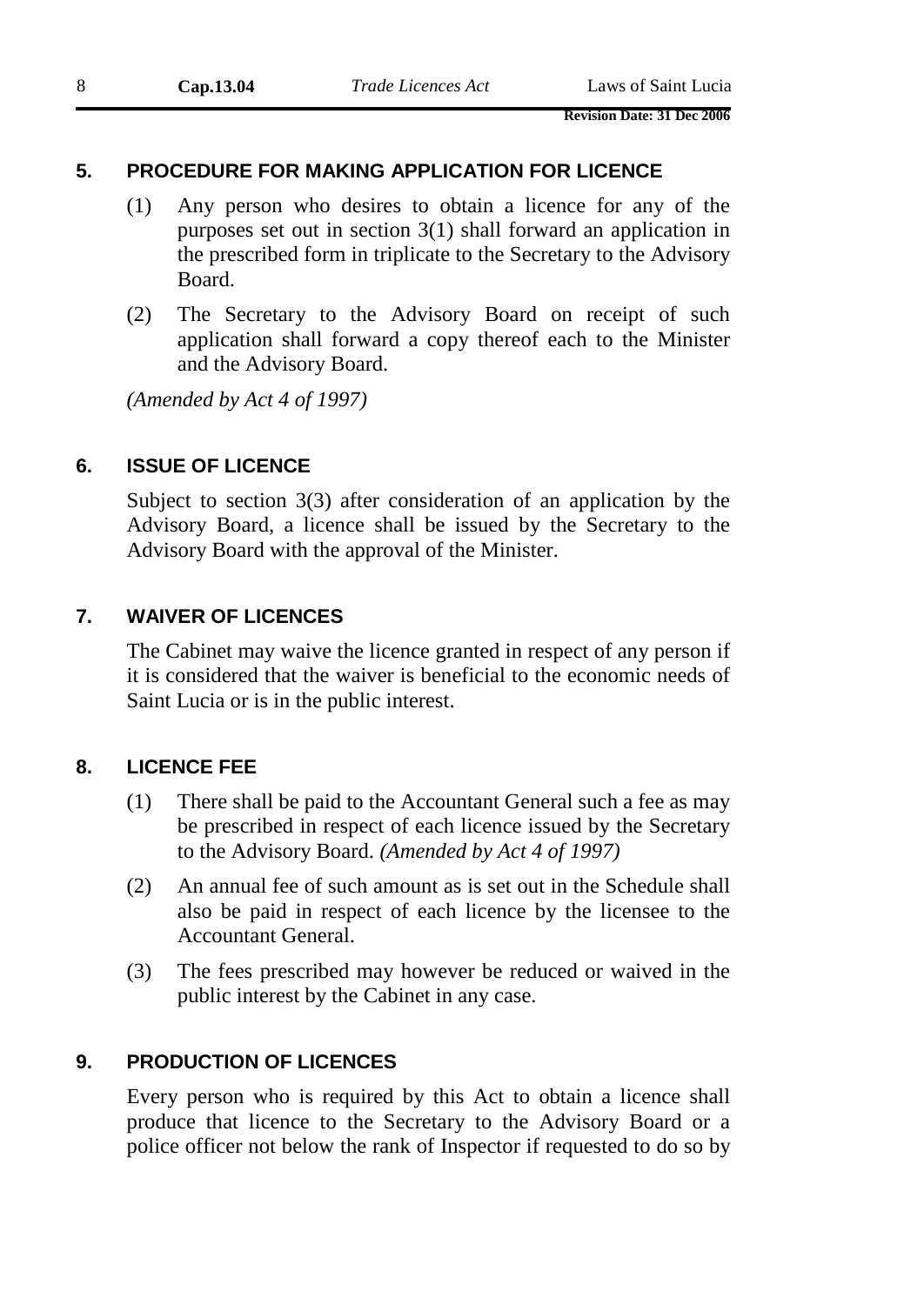**Revision Date: 31 Dec 2006** 

the Secretary to the Advisory Board or such police officer. *(Amended by Act 4 of 1997)* 

#### **10. DURATION OF LICENCE**

Every licence shall be an annual licence and shall expire on 31 December in the year in which that licence was granted and may be renewed thereafter.

#### **11. NOTICE BY LICENCE HOLDER**

- (1) Every person who holds a licence shall have affixed, in some conspicious place of the licensed premises for or in respect of which the licence is issued a notice stating that he or she is the holder of the licence and the number of the licence.
- (2) Every person who affixes, causes or allows to be or remain affixed a false licence notice to any premises commits an offence.

## **12. REGULATIONS**

The Minister may make regulations for—

- (a) prescribing the forms to be used on applications for licences;
- (b) prescribing the fees to be paid for each class of licence and the manner and time of payment;
- (c) prescribing the conditions which shall be attached to any licence either generally or specially;
- (d) prescribing the limits to the number of licences issued either generally or in relation to a particular trade or in relation to any district or any area; and
- (e) the purpose of giving effect to the objects and purposes of the Act.

#### **13. PENALTY**

Every person who contravenes any of the provisions of this Act commits an offence and is liable on summary conviction to a fine of not more than \$2,000 or to imprisonment for a period not exceeding 6 months or to both.